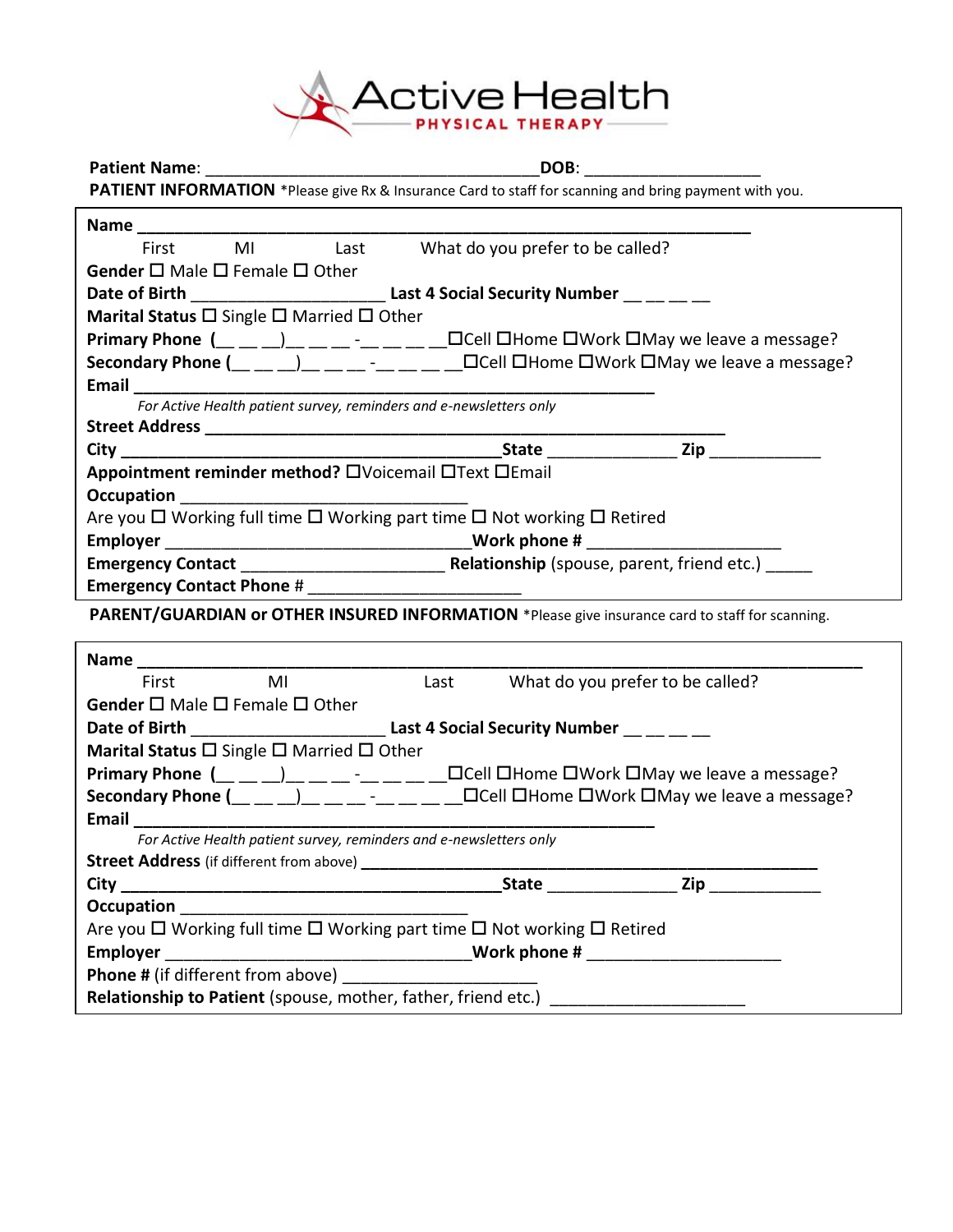

| <b>Patient Name:</b>                                                                                                                                                                                                                                                              | DOB:                                                                                                                                                                                                                               |
|-----------------------------------------------------------------------------------------------------------------------------------------------------------------------------------------------------------------------------------------------------------------------------------|------------------------------------------------------------------------------------------------------------------------------------------------------------------------------------------------------------------------------------|
| <b>REFERRAL INFORMATION</b>                                                                                                                                                                                                                                                       |                                                                                                                                                                                                                                    |
| How did you choose Active Health Physical Therapy? (check all that apply)                                                                                                                                                                                                         |                                                                                                                                                                                                                                    |
| A good past experience at Active Health<br>$\Box$ A family member or friend recommendation<br>Who may we thank?                                                                                                                                                                   | $\square$ Another wellness provider recommended Active<br>Health. Who may we thank?<br>□ I saw Active Health at an event. Event name:                                                                                              |
| $\Box$ My doctor recommended Active Health<br>$\square$ Clinic location is convenient for me                                                                                                                                                                                      | $\Box$ I found Active Health on the internet<br>$\Box$ Through media (Facebook, YouTube, Advertising)                                                                                                                              |
| Referring Doctor's name:<br>When is your next scheduled doctor's appointment?<br>Did you request your therapist by name? $\square$ Yes $\square$ No If yes, which therapist?                                                                                                      |                                                                                                                                                                                                                                    |
| <b>MEDICAL HISTORY</b>                                                                                                                                                                                                                                                            |                                                                                                                                                                                                                                    |
| weeks? How active are you? □ Very □ Moderately □ Slightly □ Not at all<br>Typical Daily Activities (exercise, hobbies etc.)                                                                                                                                                       | Height Weight Age Have you fallen in the last year, with or without injury?□Yes□No<br>Do you have a pacemaker? $\Box$ Yes $\Box$ No Are you pregnant (or suspected)? $\Box$ Yes $\Box$ No How many                                 |
| HEALTH SCREENING in the past 6 months, have you experienced:                                                                                                                                                                                                                      |                                                                                                                                                                                                                                    |
| $\square$ Difficulty with your bowel or bladder<br>control<br>$\square$ Numbness in the genital or anal area<br>$\Box$ Chest pain<br>$\Box$ Blurred vision<br>$\square$ Fainting or dizziness<br>$\Box$ Calf pain with exercise<br>$\square$ Pain at night or difficulty sleeping | $\Box$ Unexplained weight change (gain OR loss)<br>$\square$ Shortness of breath<br>$\square$ Unexplained weakness or numbness<br>$\square$ Frequent falls<br>$\square$ Difficulty swallowing<br>$\Box$ A wound that does not heal |
| <b>HEALTH HISTORY</b><br>Check if you have had problems with, or been treated for:<br>$\Box$ Cancer What kind?<br><u> 1980 - Johann Barn, mars eta bainar eta i</u><br>$\Box$ Heart problems (pain, pressure, irregular<br>beats etc)                                             | $\square$ Osteoarthritis<br>$\Box$ Rheumatoid arthritis<br>$\square$ Recent car or other accident or trauma                                                                                                                        |

 $\square$  High blood pressure/hypertension

- $\square$  Broken bones
- $\square$  Stroke Date?
- $\square$  Kidney disease
- $\square$  Liver disease
- $\square$  Lung disease or other breathing problems
- $\square$  Diabetes  $\square$  Type 1  $\square$  Type 2
- $\Box$  Recent car or other accident or trauma
- $\Box$  Head trauma or concussion
	- $\square$  Tremors
	- $\square$  Epilepsy, seizures, convulsions
	- $\square$  Jaw pain or problems (locking, clicking etc.)
	- $\square$  Stomach pains or ulcers
	- $\square$  Hernias
	- $\square$  Headaches  $\square$  Migraine  $\square$  Cluster  $\square$  Other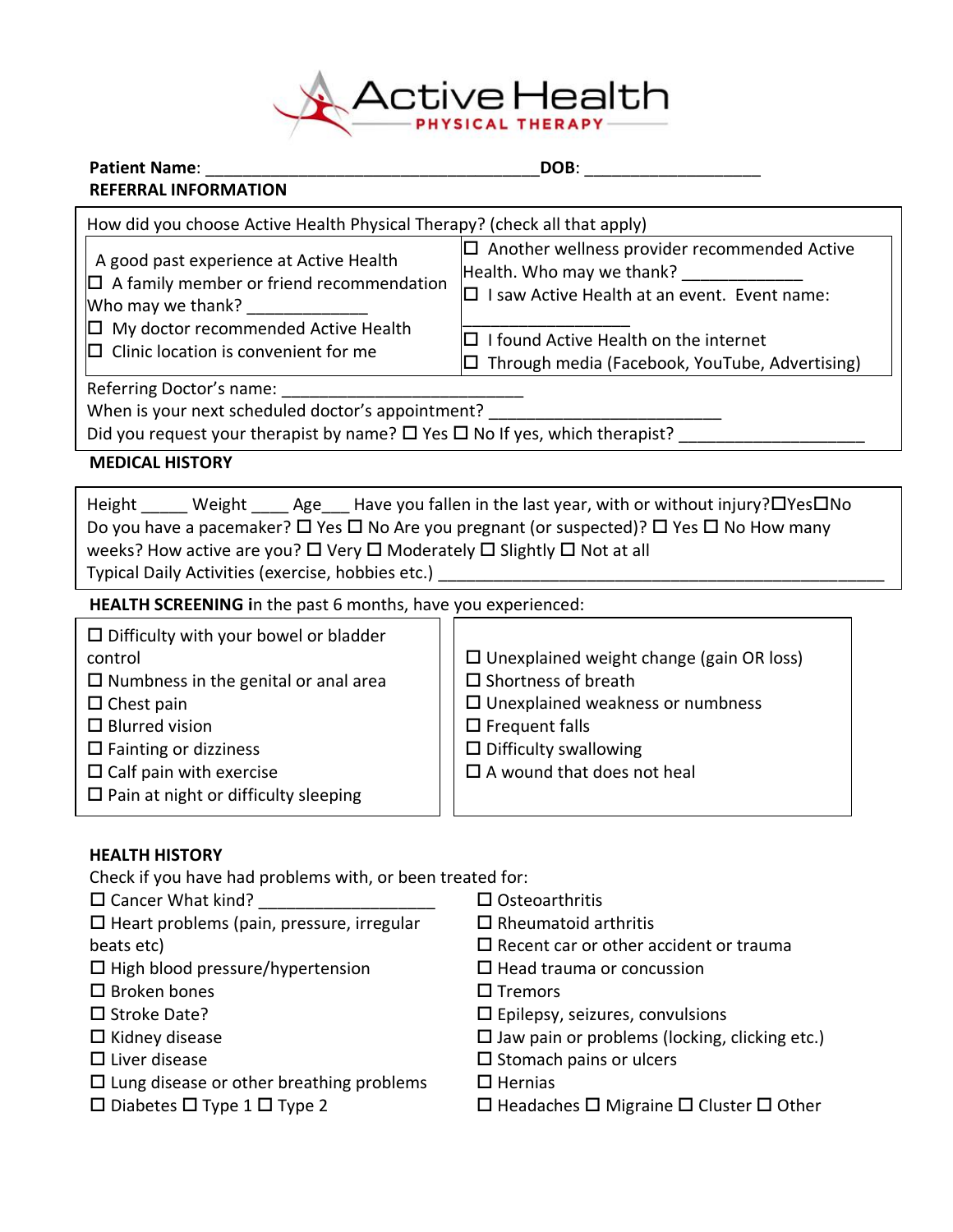

| <b>Patient Name:</b>                                                                                                                             | DOB:                                                                                               |  |
|--------------------------------------------------------------------------------------------------------------------------------------------------|----------------------------------------------------------------------------------------------------|--|
| $\Box$ Pain with coughing or sneezing                                                                                                            | $\square$ Allergies To:                                                                            |  |
| $\square$ Swollen ankles or legs                                                                                                                 | $\square$ Neurologic disease (Parkinson's, MS etc.)                                                |  |
| $\square$ Any infectious disease (TB, HIV, Hepatitis, etc.)                                                                                      | $\Box$ Other                                                                                       |  |
| $\Box$ Anxiety, depression, panic or other disorder $\Box$                                                                                       |                                                                                                    |  |
| Chemical dependency or alcoholism                                                                                                                |                                                                                                    |  |
| Please list any surgeries or hospitalizations:                                                                                                   |                                                                                                    |  |
| Surgery/Hospitalization<br><b>Date</b>                                                                                                           | Reason                                                                                             |  |
| Medications and Supplements (ok to use a separate list):                                                                                         |                                                                                                    |  |
| Name of Medication How often, your dosage and how you take it? What is it for? Prescribing MD                                                    |                                                                                                    |  |
|                                                                                                                                                  | — — — — — — — — — — — — — — —<br><u> 1999 - Johann John Stone, mars and deutscher Stone (1999)</u> |  |
| <b>CURRENT PROBLEM</b>                                                                                                                           |                                                                                                    |  |
|                                                                                                                                                  |                                                                                                    |  |
| When did this problem start?                                                                                                                     |                                                                                                    |  |
| When/how often does this problem occur? (i.e. is it constant; in the am/pm; with certain positions,                                              |                                                                                                    |  |
|                                                                                                                                                  |                                                                                                    |  |
| What makes this problem feel better? (i.e. rest or movement, medications, certain positions etc.)                                                |                                                                                                    |  |
| What makes it feel worse?                                                                                                                        |                                                                                                    |  |
| If you feel pain or another sensation, what does it feel like? (i.e. aching, deep, stabbing, burning,                                            |                                                                                                    |  |
| tingly or numb etc.)                                                                                                                             |                                                                                                    |  |
| Is this problem OWorsening OImproving ONot changing                                                                                              |                                                                                                    |  |
| Have you had this problem before? O'Yes ONo If yes, when? ______________________                                                                 |                                                                                                    |  |
| If yes, how did you treat it?                                                                                                                    |                                                                                                    |  |
| Did it resolve then? OCompletely OPartially ONot at all                                                                                          |                                                                                                    |  |
| What other treatments have you received for this problem?                                                                                        |                                                                                                    |  |
| □Medicine □Acupuncture □Massage therapy □Surgery □Chiropractor □Exercise/Pers. Training                                                          |                                                                                                    |  |
| □None □Other physical therapy Therapist's/Clinic name?                                                                                           |                                                                                                    |  |
| □ Other treatment/provider Treatment/Provider's name?                                                                                            |                                                                                                    |  |
| What has been most helpful for this problem?                                                                                                     |                                                                                                    |  |
| What tests and imaging have you had for this problem?<br>□ X-ray □ MRI □ CT Scan □ Nerve conduction study □ Bloodwork□ Ultrasound □ Other □ None |                                                                                                    |  |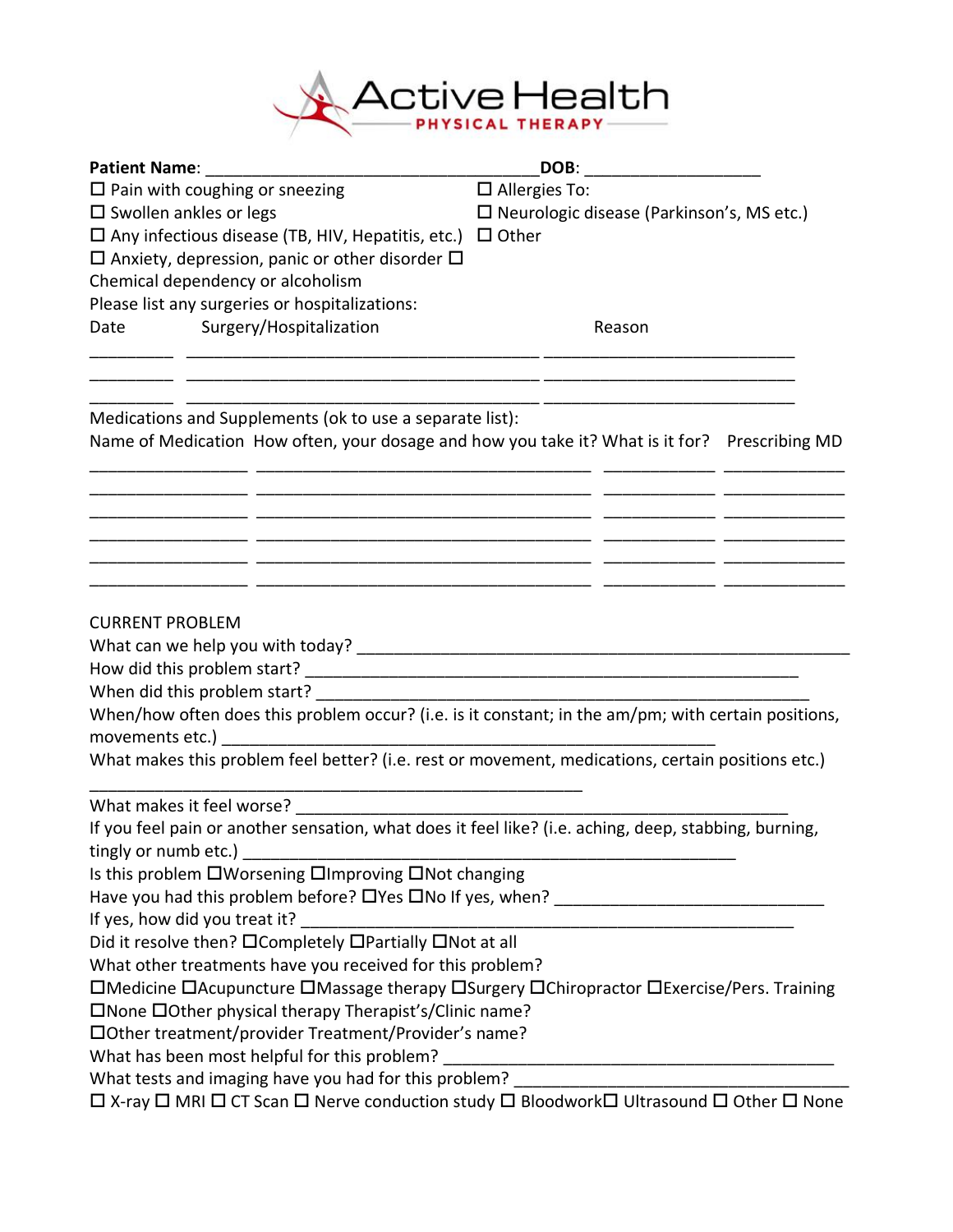

# **Patient Name**: \_\_\_\_\_\_\_\_\_\_\_\_\_\_\_\_\_\_\_\_\_\_\_\_\_\_\_\_\_\_\_\_\_\_\_\_**DOB**: \_\_\_\_\_\_\_\_\_\_\_\_\_\_\_\_\_\_\_

Please rate your level of pain (0=no pain; 10=worst pain): On Average \_\_\_ At Worst \_\_\_ At Best \_\_\_ What are your most important goals for your treatment with us? (what do you hope to get out of therapy?)

Goal #1 \_\_\_\_\_\_\_\_\_\_\_\_\_\_\_\_\_\_\_\_\_\_\_\_\_\_\_\_\_\_\_\_\_\_\_\_\_\_\_\_\_\_

Goal #2 \_\_\_\_\_\_\_\_\_\_\_\_\_\_\_\_\_\_\_\_\_\_\_\_\_\_\_\_\_\_\_\_\_\_\_\_\_\_\_\_\_\_ Goal #3 \_\_\_\_\_\_\_\_\_\_\_\_\_\_\_\_\_\_\_\_\_\_\_\_\_\_\_\_\_\_\_\_\_\_\_\_\_\_\_\_\_\_

Use a pencil or pen to indicate the body areas where you are experiencing pain or discomfort.

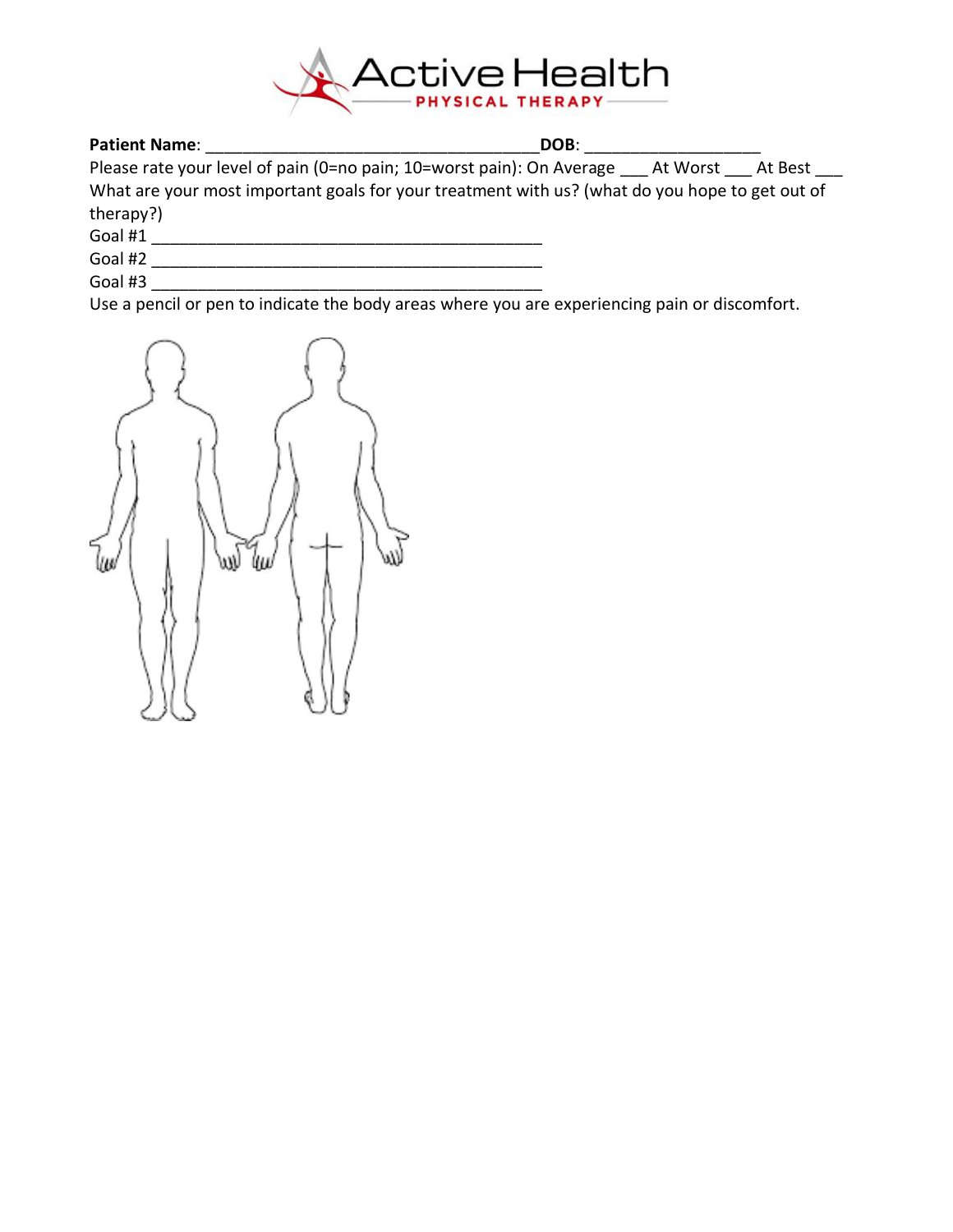

|  | <b>Patient Name:</b> | DOB. |
|--|----------------------|------|
|--|----------------------|------|

### **SHORT-NOTICE CANCELLATION AND MISSED-APPOINTMENT POLICY**

Thank you for choosing Active Health Physical Therapy, Inc. for your care! We pride ourselves in our expert team and specialized care and will tailor your treatment to your specific needs in each oneon-one, hour long appointment. Your appointment time was scheduled exclusively for you and in an effort to best accommodate your schedule. We ask for the same courtesy and will do our best to make sure that we run on time and make each appointment valuable to you and your needs. As a result of the time and energy placed into your treatment plan, we require a minimum 24-hour cancellation notice.

#### **SHORT-NOTICE CANCELLATIONS**

Emergency situations and personal illnesses do occur that may make it impossible to keep a scheduled appointment. In those instances, we will not charge you the missed appointment fee of \$35. Please be advised that a second cancellation of an appointment outside of the required 24 hour notice period will result in a fee of \$35. The cancellation fee is not billable to your insurance provider or worker's compensation payer and is your responsibility. You may call any of our offices at any time to speak with a representative or to leave a message on our answering machines to notify us of any changes to your previously scheduled appointment. Keep in mind that should your therapist encounter an emergency situation or become ill and your appointment is rescheduled as a result, you will not be assessed a fee.

Additionally, when patients do cancel appointments, we will make every effort to minimize the impact to our therapist's schedules. We may, on occasion, contact patients to see if moving them to another time is convenient for both parties. If you are able to accommodate we sincerely appreciate your flexibility. By the same token, if you find that you have a schedule change that conflicts with your previously scheduled appointment, we encourage you to call as quickly as possible to reschedule. If the required schedule change falls outside of the 24-hour notice period but one that we can easily accommodate you will not be assessed the cancellation fee of \$35.

If we are billing a motor vehicle insurance provider for an existing claim, you cannot be assessed a cancellation fee for missed appointments. Please be advised that we may elect to discontinue your treatment after three missed appointments for those who do not adhere to our policy. Please note as of Oct 1, 2019, worker's compensation patients must also pay for short-notice cancellation fees.

## **MISSED/NO SHOW APPOINTMENTS**

Any missed appointment without notice, unless it falls under one of the exceptions mentioned above, will be charged at \$120 to your account and is not covered by insurance, including worker's compensation payers.

Please note as of Oct 1, 2019, worker's compensation patients must also pay for missed/no show appointment fees.

If we are billing a motor vehicle insurance provider for an existing claim, you cannot be assessed a cancellation fee for missed appointments. Please be advised that we may elect to discontinue your treatment after repeated late or missed appointments for those who do not adhere to our policy.

\_\_\_\_\_\_\_\_\_\_\_\_\_\_\_\_\_\_\_\_\_\_\_\_\_\_\_\_\_\_\_\_\_\_\_\_\_\_\_\_\_\_\_\_\_\_\_\_\_\_\_\_\_\_\_\_ \_\_\_\_\_\_\_\_\_\_\_\_\_\_\_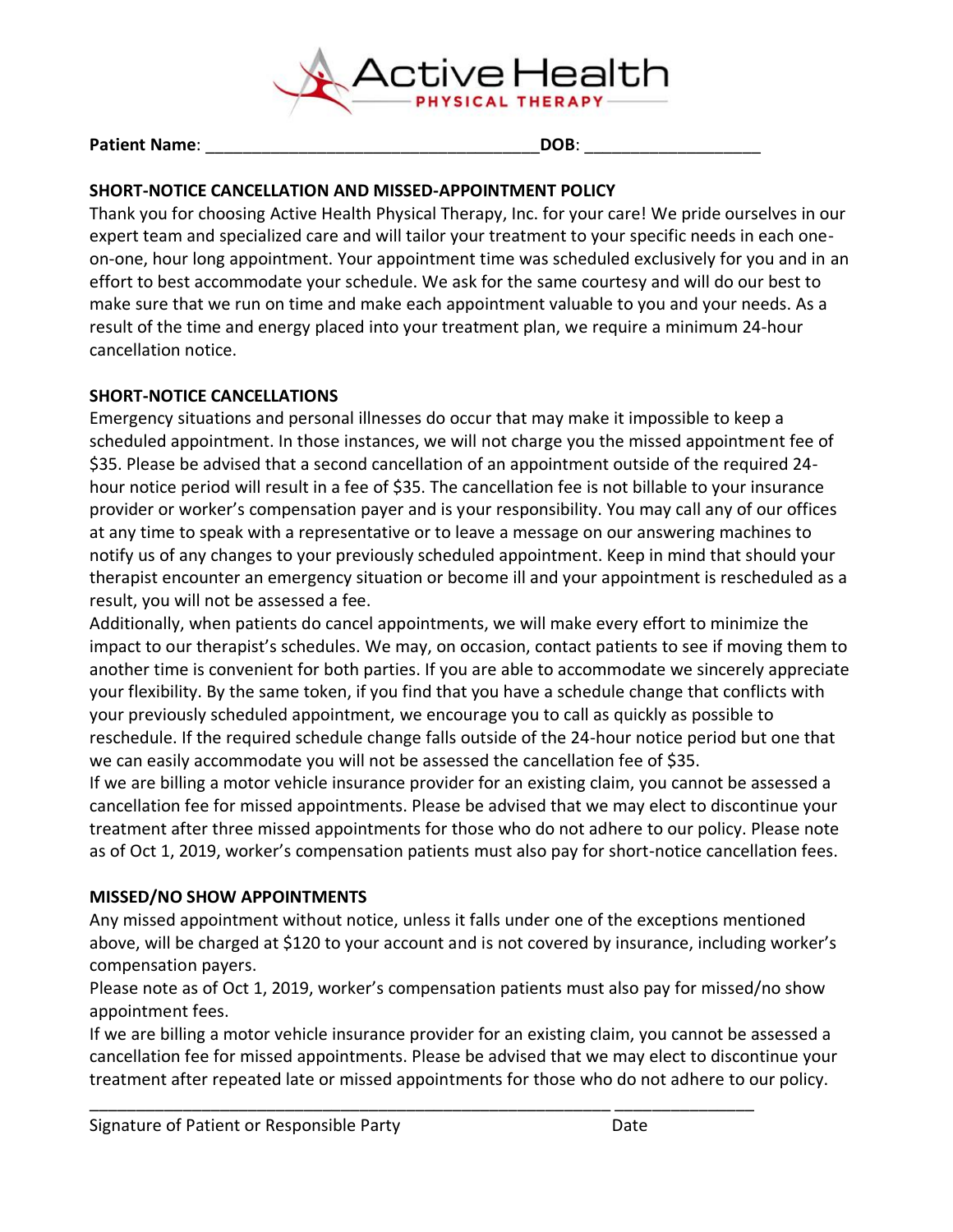

Patient Name: **DOB**:

### **FINANCIAL POLICY**

Welcome to Active Health Physical Therapy, Inc.! In an effort to make ensure your rehabilitation and treatments with Active Health are as stress free as possible we have established a clear financial policy. Below outlines information specific to all aspects of the financial responsibility associated with your recovery. Please read carefully and sign where indicated. A copy of this form will be issued to you upon request.

Active Health partners with most regional insurance plans. If you are not insured by a plan that we conduct business with payment in full will be expected at each visit. All patients are encouraged to contact their insurance provider for verification or clarification of allowed benefits. Knowing your insurance benefits is your responsibility. In most cases, Active Health will bill your provider, however any account balance incurred with Active Health is legally your responsibility. The adult, parent or legal guardian accompanying a minor dependent is financially responsible for all services rendered by Active Health and agree to all terms listed herein.

If Active Health will be billing a workers' compensation carrier or motor vehicle insurance provider it is imperative that we receive your claim information as quickly as possible. We will also require a copy of your personal insurance information in the event that your workers' compensation or motor vehicle accident claim is denied.

Should your account become overdue our policy is to turn the account over to a collection agency. Any legal fees paid to secure overdue balances will be added to your account and treatment with our facility may be terminated.

## **Terms of Agreement**

- I, the undersigned, hereby agree with the following:
- All co-payments and deductibles must be paid at the time of service. This arrangement is part of my contract with my insurance company. Failure on the part of Active Health to collect co-payments and deductibles from patients may be considered fraudulent. I agree to pay my co-payment and/or deductible at each visit.
- I am aware that some, and perhaps all, of the services/equipment I have received may be non-covered, denied by my carrier or not considered reasonable or necessary by Medicare or other providers. I understand that I am financially responsible for all charges not paid by my insurance company.
- I will present a copy of a current, valid insurance card to provide proof of my existing insurance coverage. I will notify Active Health of any change in my information, including but not limited to, address, phone number or insurance coverage.
- My insurance company may need for me to supply certain information directly. It is my responsibility to comply with all requests. I am aware that insurance coverage does not guarantee payment of services.
- I certify that I (or my dependent) have insurance coverage as provided to Active Health and assign directly all insurance benefits, if any, otherwise payable to me for services rendered. I understand that I am financially responsible for all charges not paid by my insurance provider. I hereby authorize the release of all information necessary to secure the payment of benefits. I authorize the use of this signature on all insurance submissions.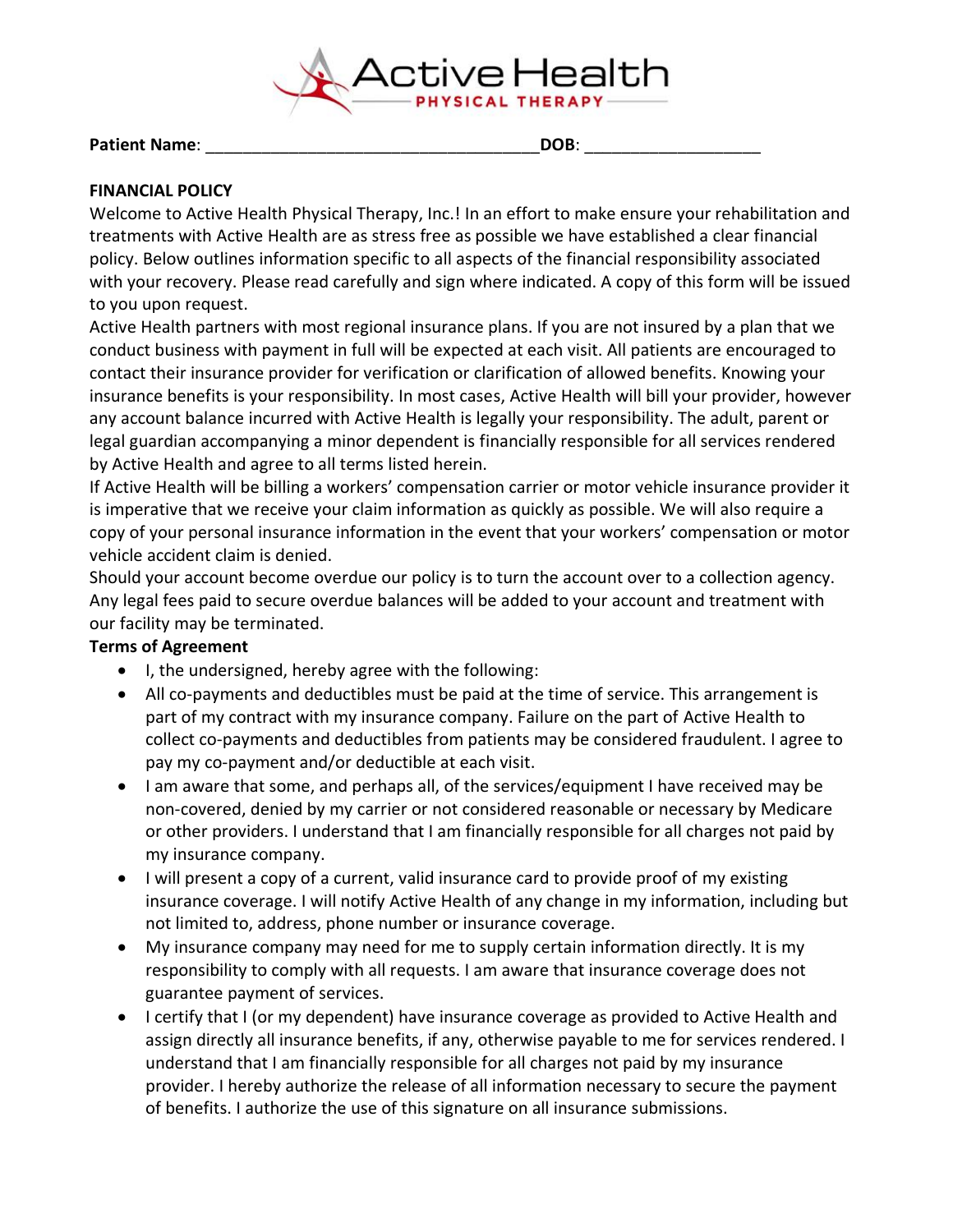

Patient Name: **We are all that the set of the set of the SOB**: **DOB**:

• I understand that I may be assessed a charge of \$120 for no show appointments and \$35 for not canceling within 24-hours of my scheduled appointment time. These charges are my responsibility and not covered by my insurance.

\_\_\_\_\_\_\_\_\_\_\_\_\_\_\_\_\_\_\_\_\_\_\_\_\_\_\_\_\_\_\_\_\_\_\_\_\_\_\_\_\_\_\_\_\_\_\_\_\_\_\_\_\_\_\_\_\_ \_\_\_\_\_\_\_\_\_\_\_\_\_\_\_

Signature of Patient or Responsible Party **Example 2018** Date

### **CONSENT FOR TREATMENT**

I, the undersigned, voluntarily consent to the use or disclosure of my protected health information by Active Health Physical Therapy, Inc. for the express purpose of providing treatment, obtaining payment for my health care costs or to conduct health care operations. I understand that treatment may be conditional upon my consent.

I understand that I have the right to request a restriction as to how my protected health information is utilized or disclosed in order to carry out treatment, receive payment or other health care operations of the clinic. Active Health is not obligated to agree to my stated restrictions. I understand that should Active Health agree to my stated restrictions that it will be binding on Active Health and my physical therapist. I have the right to revoke this consent in writing, at any time, except to the extent that my physical therapist and Active Health have taken action in reliance on this consent.

My protected health information consists of any health information, including my demographic information, collected from me and created or received by my physical therapist, other health care providers, a health plan, my employer, or a health care clearinghouse. This protected health information may relate to my past, present or future physical or mental health or any other condition that identifies me, or when there is a reasonable basis to believe the information may identify me.

I authorize the release of any medical information necessary to process my insurance claim(s) and also certify that all insurance information given to this clinic is correct and complete.

I have personally received a copy of the Notice of Privacy Practices prior to signing this Consent for Treatment. This notice describes the variety of uses and disclosures of my protected health information that may occur during my treatment with Active Health. The notice also outlines my rights and responsibilities with respect to my protected health information. I understand that Active Health has the right to alter their Notice of Privacy Practices at any time. When changes are made to the policy, Active Health will notify me in writing upon my next visit.

I hereby authorize Active Health to administer treatment as is necessary. I also certify that no guarantee or assurance has been made as to the results that may be obtained. I understand and agree that health and accident insurance policies are an arrangement between an insurance carrier and myself. Furthermore, I understand that this office will prepare any necessary reports and forms to assist me in making collection from the insurance company and that any amount authorized to be paid directly to this office will be credited to my account upon receipt. I permit this office to endorse co-issued remittances for the conveyance directly to me and that I am personally responsible for the payment.

I hereby authorize the insurance company/insurance administrator to pay by check or electronic funds transfer (EFT) and for it to be mailed directly to Active Health the expense benefits allowable, and otherwise payable to me under my current policy, as payment toward the total charges for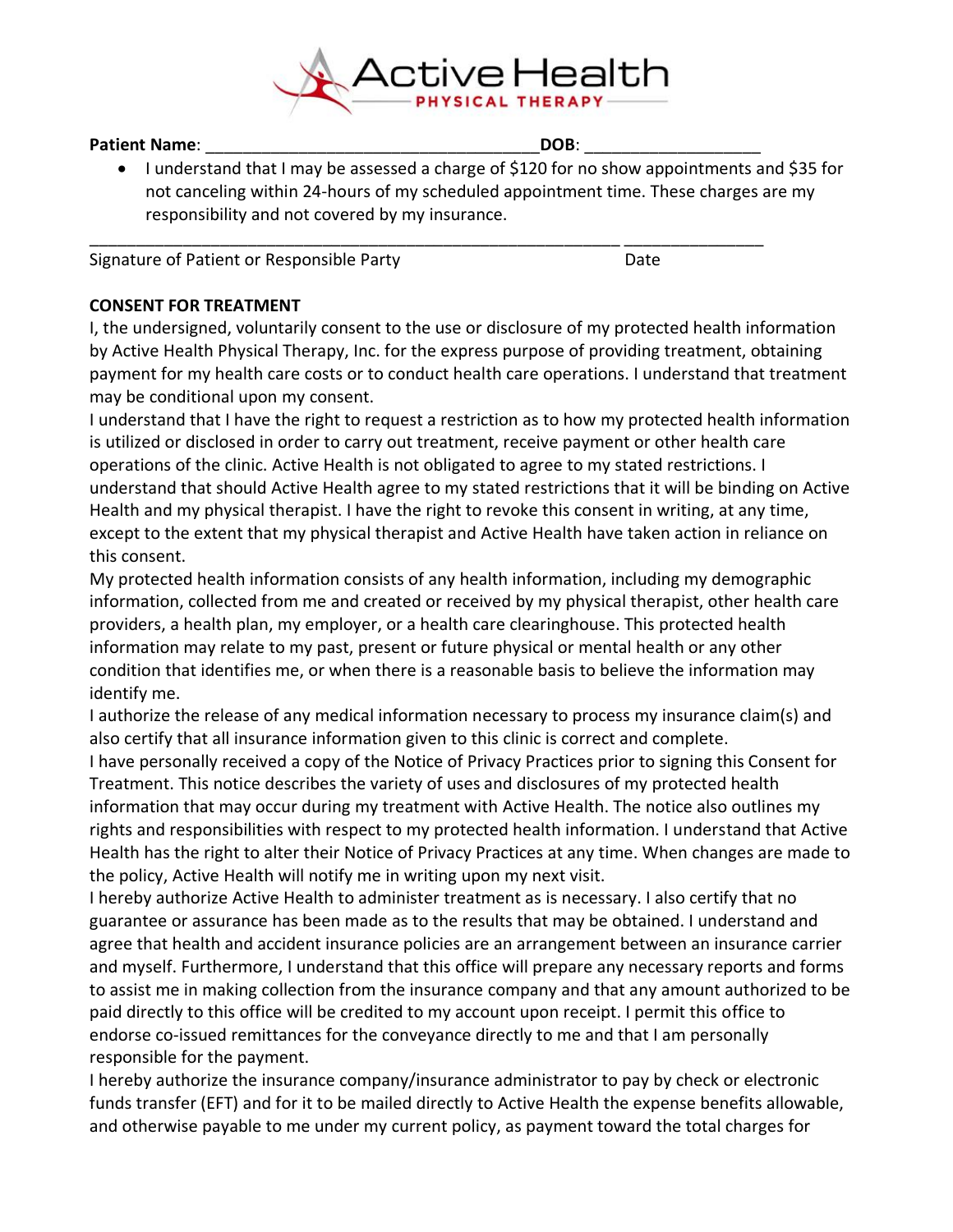

#### Patient Name: **We are all that**  $\blacksquare$  **DOB**:  $\blacksquare$

professional services rendered, and I have agreed to pay, in a current manner, any balance of professional charges.

\_\_\_\_\_\_\_\_\_\_\_\_\_\_\_\_\_\_\_\_\_\_\_\_\_\_\_\_\_\_\_\_\_\_\_\_\_\_\_\_\_\_\_\_\_\_\_\_\_\_\_\_\_\_\_\_ \_\_\_\_\_\_\_\_\_\_\_\_\_\_\_\_

I direct my attorney to pay any outstanding expenses from my settlement, and in effect, protect any such balance. I fully understand that I am directly responsible for all medical bills and this agreement is made solely for the physical therapist's additional protection and consideration for his/her awaiting payment. I further understand that such payment is not contingent on any settlement, judgment or verdict by which I may eventually recover. I have been advised that if my attorney does not wish to cooperate in protecting this physical therapist's interest, the physical therapist will not await payment, but require me to make payment on a current basis.

# Signature of Patient or Responsible Party **Example 20** Date **ACKNOWLEDGEMENT OF NOTICE OF PRIVACY PRACTICES**

(To be retained by Medical Provider)

I understand that Active Health Physical Therapy, Inc. (referred to below as "the clinic") will use and disclose health information about me in the course of providing physical therapy care to me. I understand that my health information may include information both created and received by the clinic, may be in the form of written or electronic records or spoken words, and may include information about my health history, health status, symptoms, examinations, test results, diagnoses, treatments, procedures, prescriptions, and similar health-related information. I understand that the clinic is permitted to use and disclose my health information in order to:  $\bullet$ make decisions about and plan for my care and treatment;

● refer to/or consult and coordinate with other health care providers in the course of my treatment;

● determine my eligibility for health plan or insurance coverage, and submit bills, claims and other related information to insurance companies or others who may be responsible to pay for some or all of my health care; and

● perform various office, administrative and business functions that support the clinic's ability to provide me with appropriate care and arrange for payment.

I understand that the Notice of Privacy Practices may be revised from time to time and that I am entitled to receive a copy of any revised Notice of Privacy Practices upon request and that a copy or a summary of the most current version of the clinic's Notice of Privacy Practices in effect will be posted in waiting/reception area and available on website at Active Healthptbend.com.

I understand that the Notice of Privacy Practices describes how I can exercise my right to ask that some or all of my health information not be used or disclosed, and I understand that the clinic is not required by law to agree to such requests.

By signing below, I agree that I have received or been offered a copy of this clinic's Notice of Privacy Practices.

| Bv: |                          | Date: |  |
|-----|--------------------------|-------|--|
|     | (Patient)                |       |  |
| OR  |                          |       |  |
| By: |                          | Date: |  |
|     | (Patient representative) |       |  |